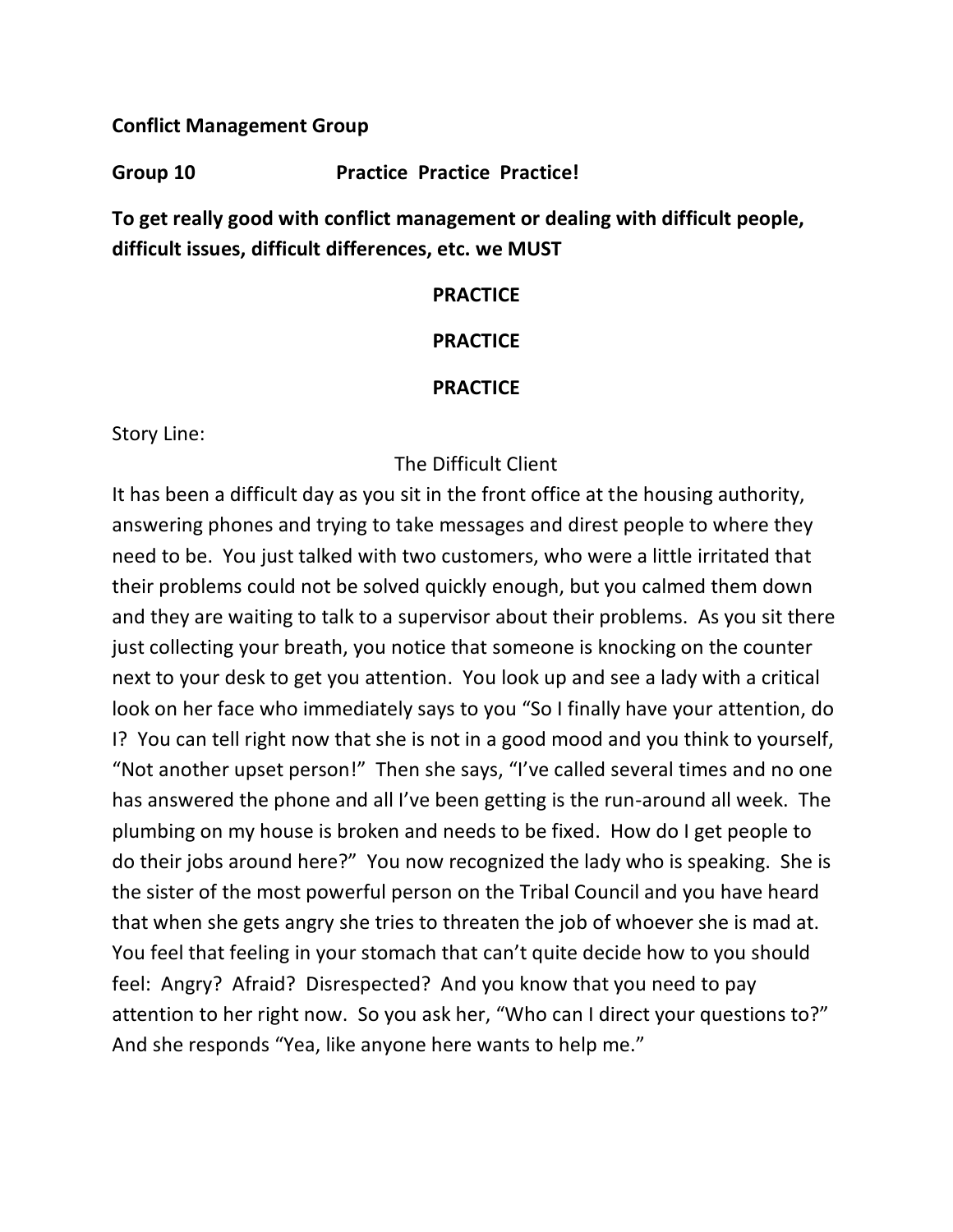

**STOP and ask yourself:**

- **1. What am I feeling…………**
- **2. What am I thinking……….**
- **3. Am I going to "react" or "respond?**
	- **a. What will "reacting" look like?**
	- **b. What will "responding" look like?**

**You realize that now you are on the spot so you speak up and ………….**